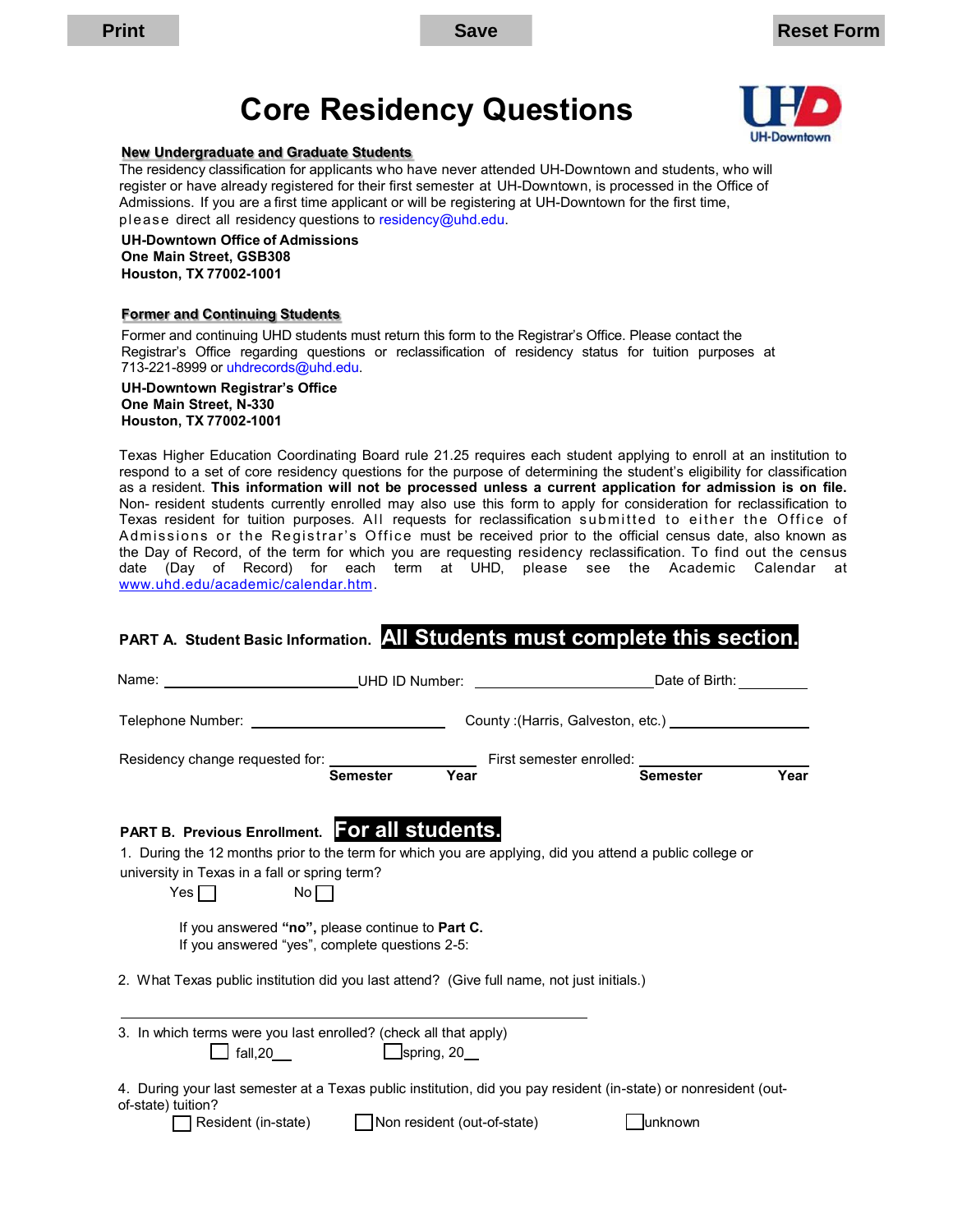|  |  |  |  | 5. If you paid in-state tuition at your last institution, was it because you were classified as a resident or |
|--|--|--|--|---------------------------------------------------------------------------------------------------------------|
|--|--|--|--|---------------------------------------------------------------------------------------------------------------|

because you were a nonresident who received a waiver?

Resident

 $\Box$  Non resident with a waiver  $\Box$  unknown

 **IMPORTANT**: If you were enrolled at a Texas public institution during a fall or spring semester within the previous 12 you were not enrolled, or if you were enrolled but classified as a nonresident, proceed to **Part C**. months and were classified as a Texas resident, skip to **Part I**, sign and date this form and submit it to your institution. If

Page 1 of 5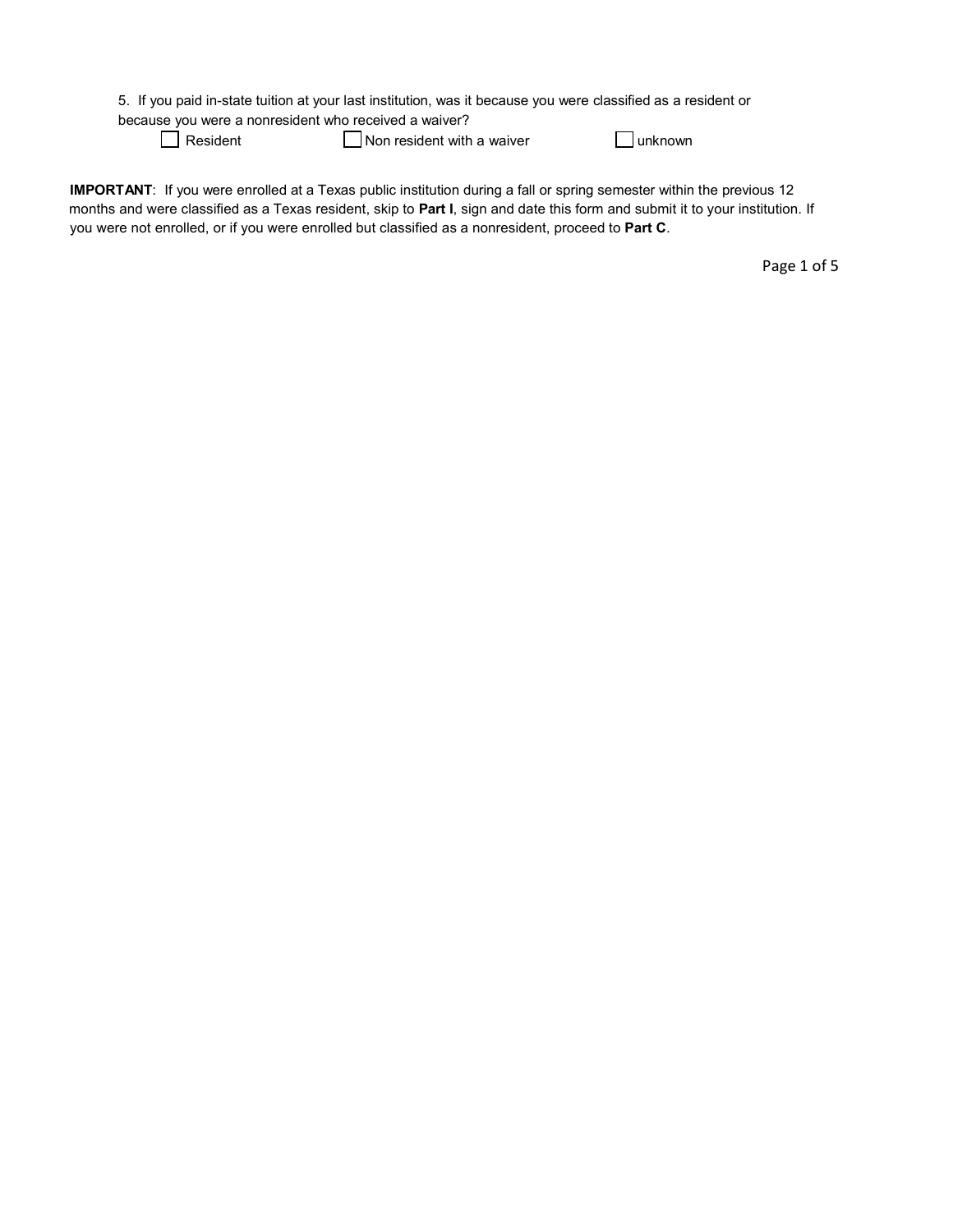#### **PART C. Residency Claim.**

| Are you a resident of Texas? Yes<br>No II                                           |                                                   |
|-------------------------------------------------------------------------------------|---------------------------------------------------|
| If you answered yes, continue to <b>Part D</b> .                                    |                                                   |
| If you answered no, complete the following question and continue to <b>Part I</b> . |                                                   |
| Of what state or country are you a resident?                                        | If you are uncertain, continue to <b>Part D</b> . |

### **PART D. Acquisition of High School Diploma or GED.**

|                                                                                                                                       | Yes | No |
|---------------------------------------------------------------------------------------------------------------------------------------|-----|----|
| 1. a. Did you graduate or will you graduate from high school or complete a<br>GED in TX prior to the term for which you are applying? |     |    |
| 1. b. If you graduated or will graduate from high school, what was the name<br>and city of the school?                                |     |    |
| 2. Did you live or will you have lived in TX the 36 months leading up to high<br>school graduation or completion of the GED?          |     |    |
| 3. When you begin the semester for which you are applying, will you have<br>lived in TX for the previous 12 months?                   |     |    |
| 4. Are you a U.S. Citizen or Permanent Resident? (If you are a permanent<br>resident, please submit a copy of your card.)             |     |    |

*Instructions to Part D:* 

- If you answered "no" to question 1a or 2 or 3, continue to **Part E.**
- If you answered "yes" to all four questions, skip to **Part I.**
- ♦ If you answered "yes" to questions 1, 2 and 3, but "no" to question 4, complete a copy of the  **Affidavit [of Intent to Become a Permanent Resident](http://www.uhd.edu/registrar/documents/affidavit.pdf)**, skip t**o Part I o**f this form, and submit both this form and the affidavit to your institution.

#### **PART E. Basis of Claim to Residency. TO BE COMPLETED BY EVERYONE WHO DID NOT ANSWER "YES" TO QUESTIONS 1a, 2, AND 3 OF PART D.**

| 1. Do you file your own federal income tax as an independent tax payer? Yes                                                   | No |  |
|-------------------------------------------------------------------------------------------------------------------------------|----|--|
| (An independent tax payer should not be claimed as a dependent for tax purposes by another person. If you file a joint return |    |  |
| with your spouse, answer "yes.")                                                                                              |    |  |

| 2. Are you claimed as a dependent or are you eligible to be claimed as a dependent by a parent or court-appointed          |
|----------------------------------------------------------------------------------------------------------------------------|
| legal guardian? Yes $\vert$ $\vert$ No $\vert$ (To be eligible to be claimed as a dependent, your parent or legal guardian |
| must provide at least one-half of your support. A step- parent does not qualify as a parent if he/she has not adopted      |
| the student.)                                                                                                              |

# parent or guardian  $\Box$

| other: (list) |  |
|---------------|--|
|---------------|--|

 $\overline{\phantom{0}}$ 

#### *Instructions to Part E.*

 $\mathsf{Self}$ 

- If you answered "yes" to question 1, and "no" to question 2, continue to **Part F**.
- If you answered "yes" to question 2, skip to **Part G**.
- If you answered "yes" to both questions 1 and 2, skip to **Part G.**
- If you answered "no" to 1 and 2 and "self" to question 3, continue to **Part F**.
- If you answered "no" to 1 and 2 and "parent or guardian" to question 3, skip to **Part G**.

| • If you answered "no" to 1 and 2 and "other" to question 3, skip to Part H and provide an explanation, and |  |  |
|-------------------------------------------------------------------------------------------------------------|--|--|
| complete Part I.                                                                                            |  |  |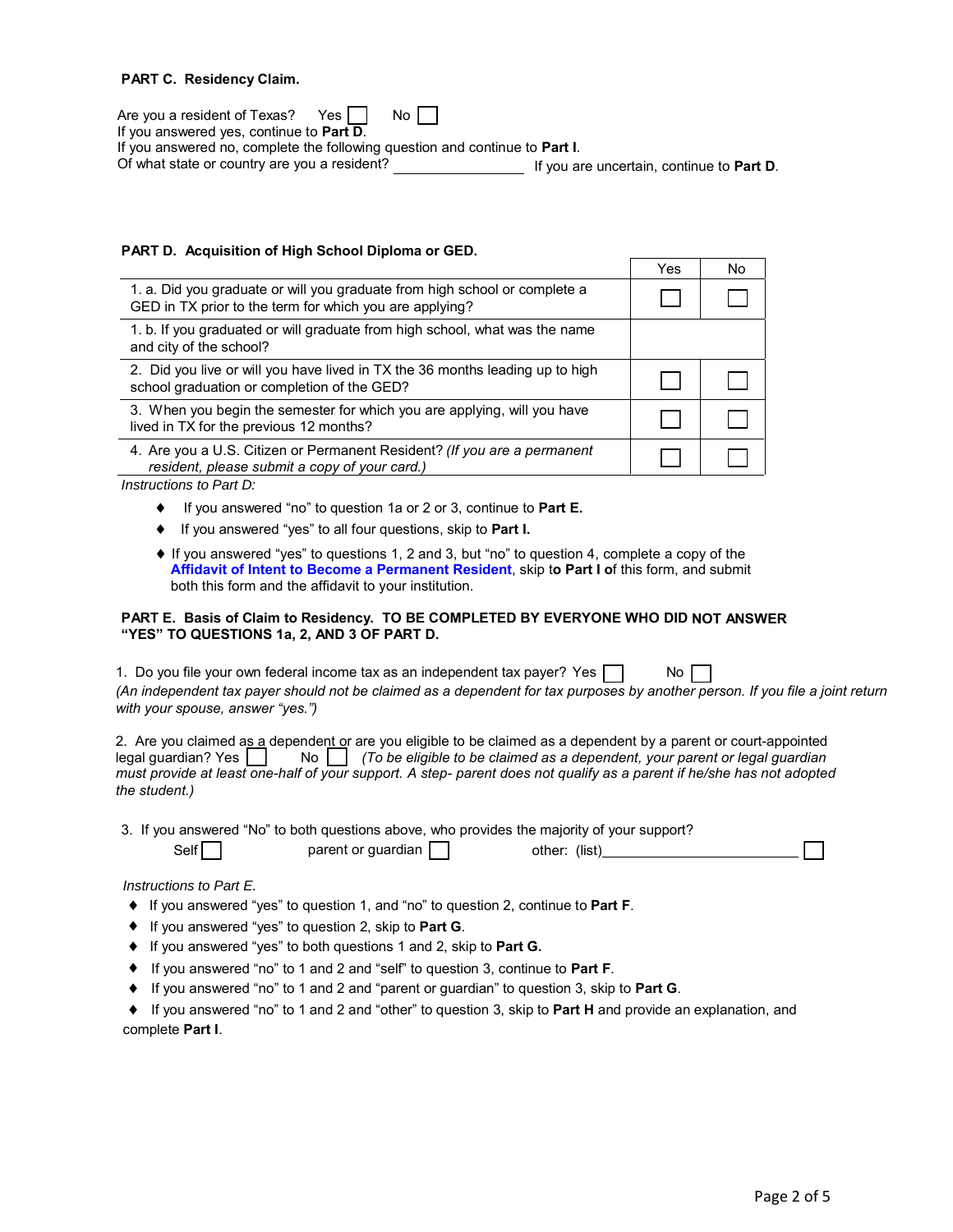### **PART F. Questions for students who answered "Yes" to Question 1 or "Self" to Question 3 of PART E.**

|                                                                                                                                                                                                                                                                                                         | Yes   | No      | Years | Mo.                | Visa/Status |
|---------------------------------------------------------------------------------------------------------------------------------------------------------------------------------------------------------------------------------------------------------------------------------------------------------|-------|---------|-------|--------------------|-------------|
| 1. Are you a U.S. Citizen?                                                                                                                                                                                                                                                                              |       |         |       |                    |             |
| 2. Are you a Permanent Resident of the U.S.? (Submit Copy)                                                                                                                                                                                                                                              |       |         |       |                    |             |
| 3. Are you a foreign national whose application for<br>Permanent Resident Status has been preliminarily reviewed?<br>(You should have received a fee/filing receipt or Notice of<br>Action(I-797) from USCIS showing your I-485 has been<br>reviewed and has not been rejected). (Submit Documentation) |       |         |       |                    |             |
| 4. Are you a foreign national here with a visa or are you a<br>Refugee, Asylee, Parolee or here under Temporary Protective<br>Status? If so, indicate which. (Submit Documentation)                                                                                                                     |       |         |       |                    |             |
| 5. Do you currently live in Texas? If you are out of state due                                                                                                                                                                                                                                          |       |         |       |                    |             |
| to a temporary assignment by your employer or another                                                                                                                                                                                                                                                   |       |         |       |                    |             |
| temporary purpose, please check "no" and explain in Part H.                                                                                                                                                                                                                                             |       |         |       |                    |             |
| 6. a. If you currently live in Texas, how long have you<br>been living here?                                                                                                                                                                                                                            |       |         | Years | Mo.                |             |
| b. What is your main purpose for being in the state? If for                                                                                                                                                                                                                                             | Go to |         |       | Establish/maintain | Work        |
| reasons other than those listed, give an explanation in<br>Section H                                                                                                                                                                                                                                    |       | College |       | a home             | Assignment  |
| 7. a. If you are a member of the U.S. military, is<br>Texas your Home of Record?                                                                                                                                                                                                                        |       |         |       |                    |             |
| b. If not, what state will have been listed as your military<br>legal residence for tax purposes on your Leave and<br>Earnings Statement for the 12 months prior to enrollment?                                                                                                                         | State |         |       |                    |             |

|                                                                                                                                                                                                                                                                                                                                                                                                                                                                                                                                           | Yes       | <b>No</b> |
|-------------------------------------------------------------------------------------------------------------------------------------------------------------------------------------------------------------------------------------------------------------------------------------------------------------------------------------------------------------------------------------------------------------------------------------------------------------------------------------------------------------------------------------------|-----------|-----------|
| 8. Do any of the following apply to you? (Check all that apply)<br>a. Hold the title (Warranty Deed, Deed of Trust, or other similar instrument that<br>is effective to hold title) to residential real property in Texas?<br>If yes, date acquired: If yes, date acquired:                                                                                                                                                                                                                                                               |           |           |
| b. Have ownership interest and customarily manage a business in Texas<br>without the intention of liquidation in the foreseeable future?<br>If yes, date acquired: University of the set of the set of the set of the set of the set of the set of the set of the set of the set of the set of the set of the set of the set of the set of the set of the set of the set o                                                                                                                                                                |           |           |
| 9. While living in Texas, have you: (Check all that apply)<br>a. Been gainfully employed for a period of at least 12 consecutive months?<br>(Gainful employment requires an average employment of at least 20 hours per<br>week for one year or earnings equal to at least half of tuition and living<br>expenses for one 9-month academic year. Employment conditioned on student<br>status such as work-study, the receipt of stipends, fellowships or research or<br>teaching assistanceships does not constitute gainful employment.) |           |           |
| b. Received primary support through services from a social service agency for a<br>period of at least 12 consecutive months?                                                                                                                                                                                                                                                                                                                                                                                                              |           |           |
| 10.<br>a. Are you married to a person who has been classified as a Texas resident by a Texas<br>public institution or who could answer "yes" to any part of question 8 or 9?                                                                                                                                                                                                                                                                                                                                                              |           |           |
| b. If yes, indicate which question (and which part of the question) could be answered yes by<br>your spouse:                                                                                                                                                                                                                                                                                                                                                                                                                              | Question: |           |
| c. How long will you have been married to the Texas resident prior to enrollment?                                                                                                                                                                                                                                                                                                                                                                                                                                                         | Years     | Mo.       |

## Skip **Part G** and Continue to **Part H**.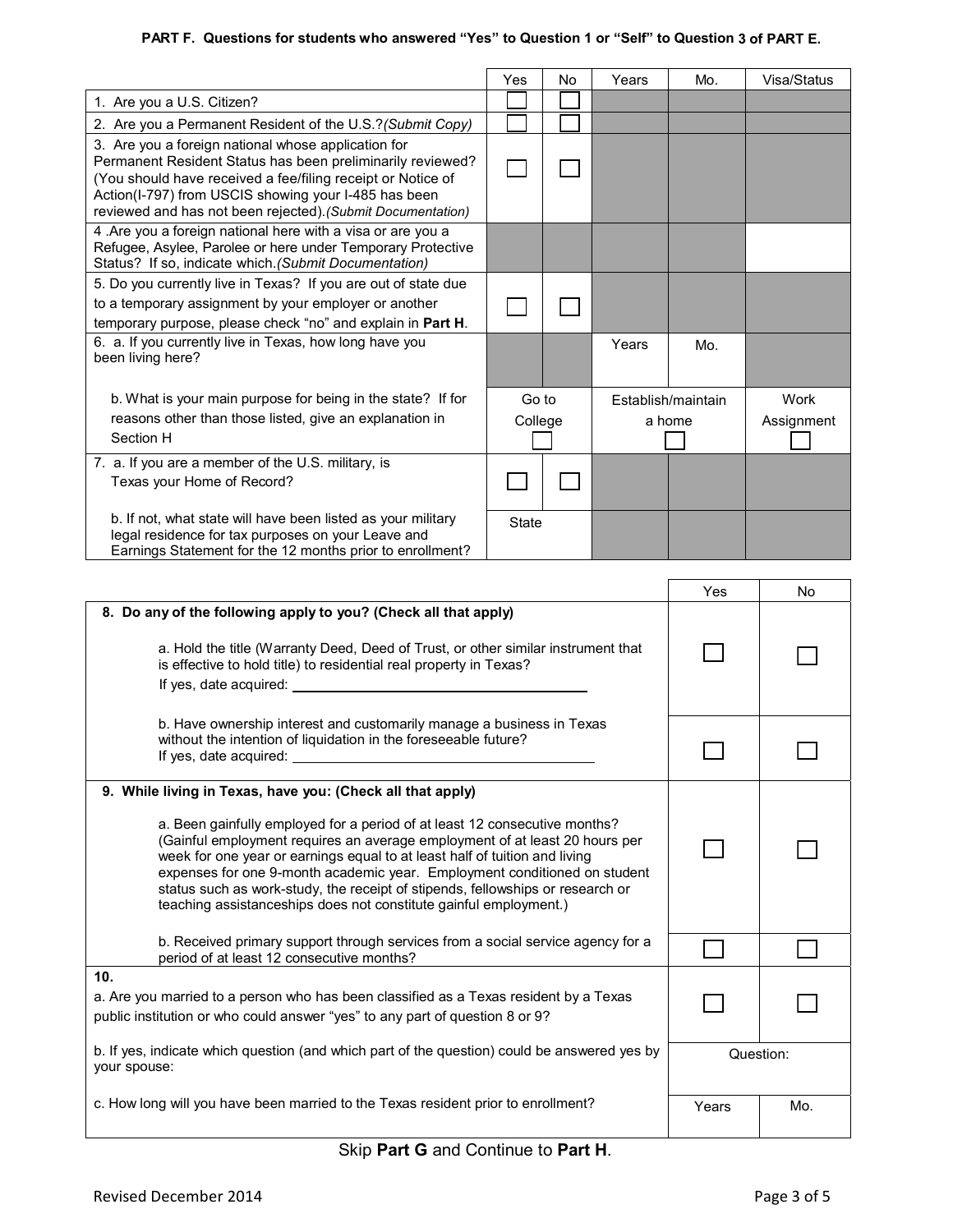#### **PART G. Questions for students who answered "Yes" to Question 2 of Part E or who answered "Parent or Guardian" to Question 3 of PART E.**   $\blacksquare$  $\mathbf{\mathsf{r}}$  $\overline{\phantom{a}}$  $\blacksquare$

|                                                                                                                                                                                                                                                                                                                                                                                                                                                                           | Yes              | No | Years | Mo.                          | Visa/Status        |
|---------------------------------------------------------------------------------------------------------------------------------------------------------------------------------------------------------------------------------------------------------------------------------------------------------------------------------------------------------------------------------------------------------------------------------------------------------------------------|------------------|----|-------|------------------------------|--------------------|
| 1. Is the parent or legal guardian upon whom you base your<br>claim of residency a U.S. citizen?                                                                                                                                                                                                                                                                                                                                                                          |                  |    |       |                              |                    |
| 2. Is the parent or legal guardian upon whom you base your                                                                                                                                                                                                                                                                                                                                                                                                                |                  |    |       |                              |                    |
| claim of residency a Permanent Resident?<br>3. Are you a foreign national whose application for Permanent<br>Resident Status has been preliminarily<br>reviewed? (You should have received a fee/filing receipt or<br>Notice of Action(I-797) from USCIS showing your I-485 has<br>been reviewed and has not been rejected).                                                                                                                                              |                  |    |       |                              |                    |
| 4. Is this parent or legal guardian a foreign national here with a<br>visa or a Refugee, Asylee, Parolee or here under Temporary<br>Protective Status? If so, indicate which. (Documentation may be required)                                                                                                                                                                                                                                                             |                  |    |       |                              |                    |
| 5. Does this parent or guardian currently live in Texas? If he or<br>she is out of state due to a temporary assignment by his or her<br>employer or another temporary purpose, please check "no" and<br>explain in Part H                                                                                                                                                                                                                                                 |                  |    |       |                              |                    |
| 6. a. If he or she is currently living in Texas, how long has he<br>or she been living here?                                                                                                                                                                                                                                                                                                                                                                              |                  |    | Years | Mo.                          |                    |
| b. What is your parent's or legal guardian's main purpose for<br>being in the state? If for reasons other than those listed, give<br>an explanation in Part H.                                                                                                                                                                                                                                                                                                            | Go to<br>College |    |       | Establish/maintain<br>a home | Work<br>Assignment |
| 7. a. If he or she is a member of the U.S. military, is Texas his<br>or her Home of Record?                                                                                                                                                                                                                                                                                                                                                                               |                  |    |       |                              |                    |
| b. If not, what state will have been listed as his or her military<br>legal residence for tax purposes on his or her Leave and                                                                                                                                                                                                                                                                                                                                            | <b>State</b>     |    |       |                              |                    |
| Earnings Statement for the 12 months prior to enrollment?                                                                                                                                                                                                                                                                                                                                                                                                                 |                  |    |       |                              |                    |
|                                                                                                                                                                                                                                                                                                                                                                                                                                                                           |                  |    |       |                              |                    |
| 8. Do any of the following apply to your parent or guardian? (Check all that apply)                                                                                                                                                                                                                                                                                                                                                                                       |                  |    |       | Yes                          | No                 |
| a. Hold the title (Warranty Deed, Deed of Trust, or other similar instrument that is<br>effective to hold title) to residential real property in Texas?                                                                                                                                                                                                                                                                                                                   |                  |    |       |                              |                    |
|                                                                                                                                                                                                                                                                                                                                                                                                                                                                           |                  |    |       |                              |                    |
| b. Have ownership interest and customarily manage a business in Texas without<br>the intention of liquidation in the foreseeable future?<br>If yes, date acquired:                                                                                                                                                                                                                                                                                                        |                  |    |       |                              |                    |
| 9. While living in Texas, has your parent or guardian: (Check all that apply)                                                                                                                                                                                                                                                                                                                                                                                             |                  |    |       |                              |                    |
| a. Been gainfully employed for a period of at least 12 consecutive months? (Gainful<br>employment requires an average employment of at least 20 hours per week for one year or<br>earnings equal to at least half of tuition and living expenses for one 9-month academic year.<br>Employment conditioned on student status such as work-study, the receipt of stipends,<br>fellowships, or research or teaching assistanceships does not constitute gainful employment.) |                  |    |       |                              |                    |
| b. Received services from a social service agency for a period of at least 12 consecutive<br>months? Note: the dollar value of social services received may be combined with earnings to<br>total at least one-half of tuition and living expenses for one 9-month academic year.                                                                                                                                                                                         |                  |    |       |                              |                    |
| 10.<br>a. Is your parent or legal guardian married to a person who has been classified as a Texas<br>resident by a Texas public institution or who could answer "yes" to any part of question 8 or 9?                                                                                                                                                                                                                                                                     |                  |    |       |                              |                    |
| b. If yes, indicate which question (and which part of the question) could be answered yes by<br>your parent or guardian's spouse:                                                                                                                                                                                                                                                                                                                                         |                  |    |       |                              | Question:          |